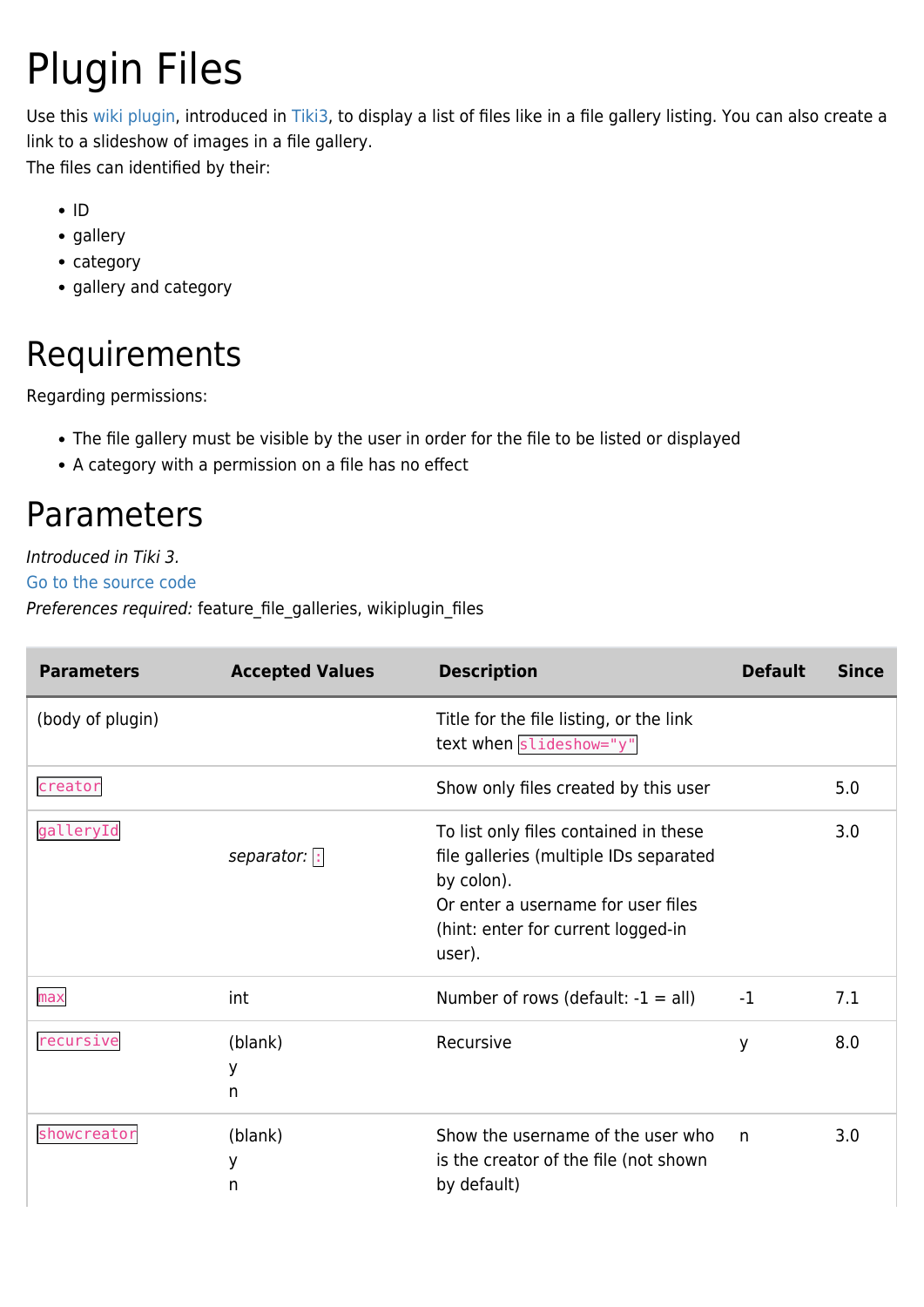| showdescription | (blank)<br>у<br>n | Show the description of the file<br>given upon upload into the file<br>gallery (shown by default except in<br>slide show). Set to Yes ( $\sqrt{y}$ ) to show<br>as a caption in a slide show. | y            | 3.0  |
|-----------------|-------------------|-----------------------------------------------------------------------------------------------------------------------------------------------------------------------------------------------|--------------|------|
| showfilename    | (blank)<br>у<br>n | Show each file's filename (shown by<br>default except in slide show). Set to<br>Yes $(y)$ to show as a caption in a<br>slide show.                                                            | y            | 3.0  |
| showid          | (blank)<br>у<br>n | Show the ID number of each file<br>(shown by default)                                                                                                                                         | y            | 3.0  |
| showicon        | (blank)<br>у<br>n | Show the file-type icon for each file                                                                                                                                                         | n            | 3.0  |
| showlasteditor  | (blank)<br>у<br>n | Show the username of the user who<br>last modified the file (shown by<br>default)                                                                                                             | y            | 5.0  |
| showmodified    | (blank)<br>у<br>n | Show the date each file was last<br>modified (shown by default)                                                                                                                               | y            | 3.0  |
| showmodtimedate | (blank)<br>у<br>n | if showmodified is set to y then this<br>will show both the date and time<br>that each file was last modified (not<br>shown by default)                                                       | n            | 16.0 |
| showname        | (blank)<br>у<br>n | Show the name given to the file<br>upon upload into the file gallery<br>(shown by default). Set to Yes $(y)$ to<br>show as a caption in a slide show.                                         | y            | 3.0  |
| showgallery     | (blank)<br>у<br>n | Show the name of the parent gallery                                                                                                                                                           | $\mathsf{n}$ | 3.0  |
| showsize        | (blank)<br>у<br>n | Show the size of each file in<br>kilobytes (shown by default except<br>in slide show)                                                                                                         | y            | 3.0  |
| showtitle       | (blank)<br>у<br>n | Show the title of the file gallery<br>(shown by default). Also shown on<br>slide show pop up window if a single<br>galleryId is used.                                                         | y            | 5.0  |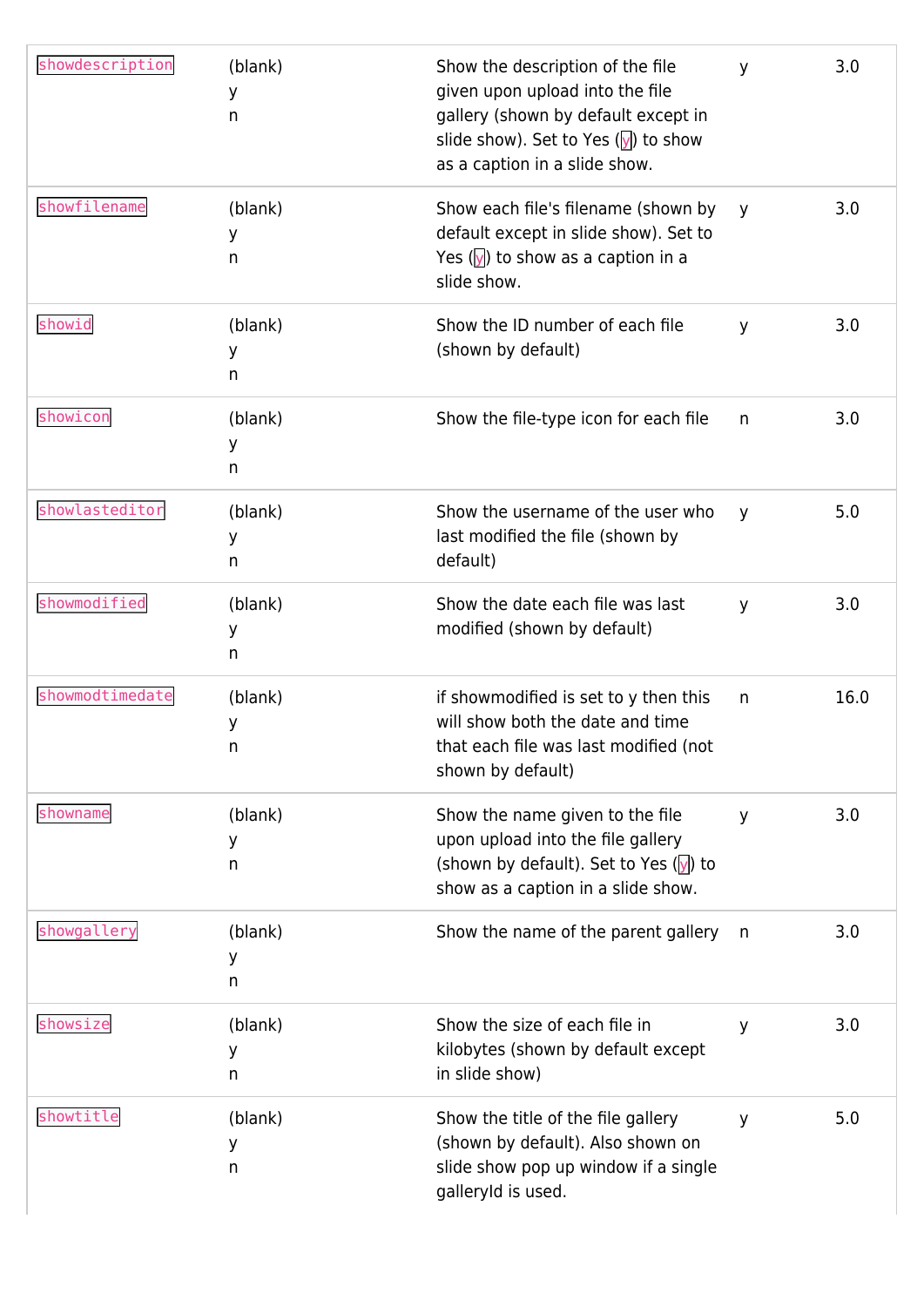| showthumb           | (blank)<br>У<br>n                                                                                                                                                                                                                                                    | Show Image thumb                                                                                                                                                             | n        | 8.0 |
|---------------------|----------------------------------------------------------------------------------------------------------------------------------------------------------------------------------------------------------------------------------------------------------------------|------------------------------------------------------------------------------------------------------------------------------------------------------------------------------|----------|-----|
| sort                | (blank)   name_asc <br>name_desc <br>created asc<br>created_desc <br>lastModif_asc <br>lastModif_desc <br>filename_asc <br>filename_desc <br>filesize_asc <br>filesize_desc <br>filetype_asc <br>filetype_desc <br>lastDownload_asc <br>lastDownload_desc <br>random | Order ascending (asc), descending<br>(_desc) or random based on any<br>field in the file gallery table. Default<br>is name_asc                                               | name_asc | 3.0 |
| showaction          | (blank)<br>У<br>n                                                                                                                                                                                                                                                    | Show a column with icons for the<br>various actions the user can take<br>with each file (shown by default)                                                                   | n        | 3.0 |
| showcomment         | (blank)<br>У<br>n                                                                                                                                                                                                                                                    | Show comments for each file (not<br>shown by default)                                                                                                                        | n        | 5.0 |
| showcreated         | (blank)<br>у<br>n                                                                                                                                                                                                                                                    | Show the date each file was created<br>(not shown by default)                                                                                                                | n        | 3.0 |
| showfiles           | (blank)<br>У<br>n                                                                                                                                                                                                                                                    | For galleries included in the list<br>(where the file gallery includes other<br>galleries), show the number of files<br>in each of those galleries (not shown<br>by default) | n        | 3.0 |
| showfind            | (blank)<br>У<br>n                                                                                                                                                                                                                                                    | Show a search box above the list<br>(not shown by default)                                                                                                                   | n        | 3.0 |
| showfindisrecursive | (blank)<br>у<br>n                                                                                                                                                                                                                                                    | The search box digs recursively in<br>sub-galleries (by default)                                                                                                             | y        |     |
| showhits            | (blank)<br>У<br>n                                                                                                                                                                                                                                                    | Show the number of hits each file<br>has received (not shown by default)                                                                                                     | n        | 3.0 |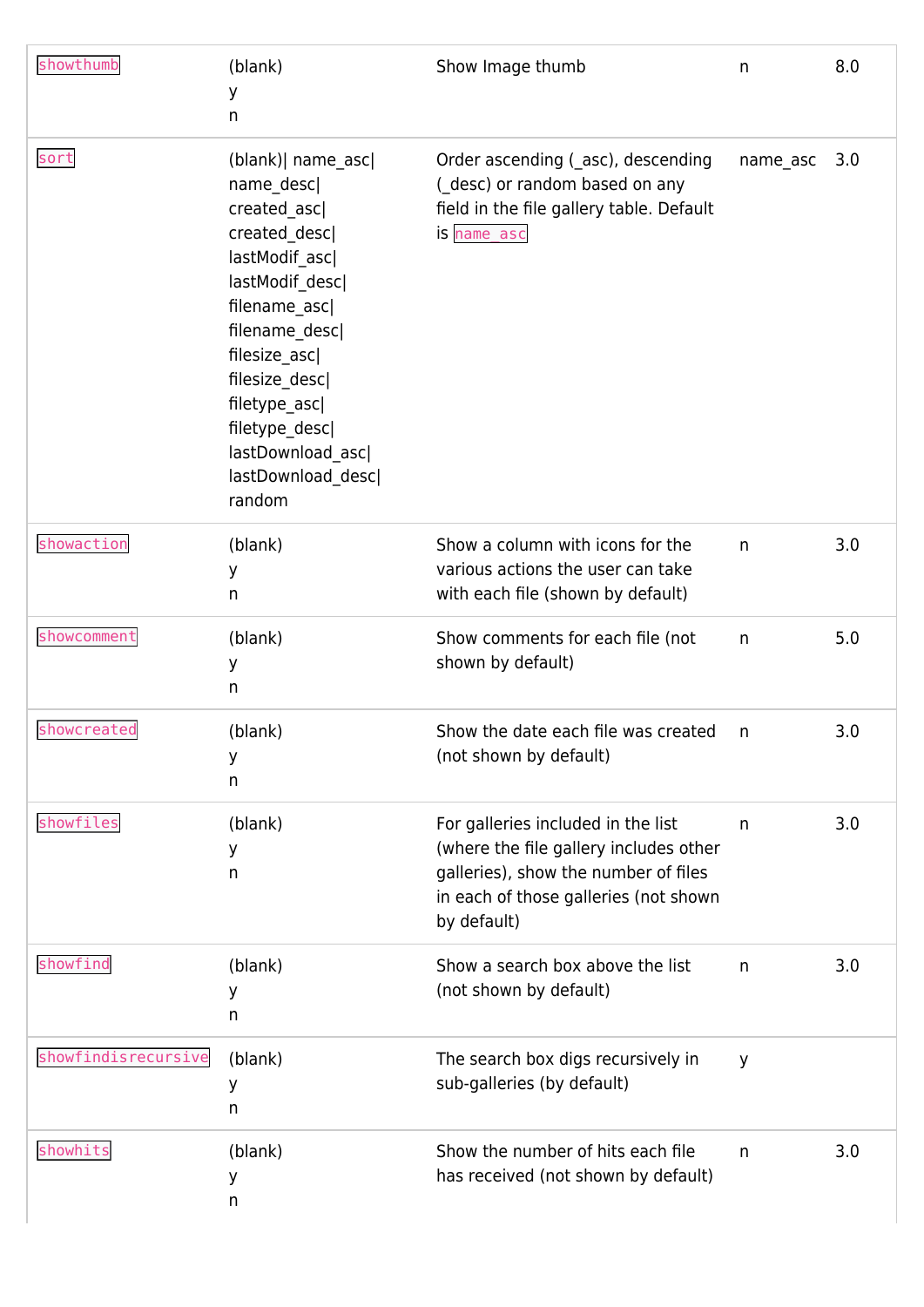| showlockedby | (blank)<br>у<br>n                                     | For locked files, show the username<br>of the user who locked it (not shown<br>by default)                                                                         | n   | 3.0  |
|--------------|-------------------------------------------------------|--------------------------------------------------------------------------------------------------------------------------------------------------------------------|-----|------|
| slideshow    | (blank)<br>у<br>n                                     | Show a link that produces a popup<br>slideshow when clicked (not set by<br>default)                                                                                | n   | 3.0  |
| showsource   | (blank)<br>у<br>n                                     | Show the source (shown by default).                                                                                                                                | n   | 10.0 |
| showupload   | (blank)<br>у<br>n                                     | Show a simple form to upload files<br>to the gallery (not shown by default)                                                                                        | n   | 6.0  |
| showauthor   | (blank)<br>у<br>n                                     | Show the username of the user who<br>is the author of the file (not shown<br>by default)                                                                           | n   | 3.0  |
| slideheight  | digits                                                | Set height of slideshow popup.                                                                                                                                     | 500 | 9.0  |
| slidewidth   | digits                                                | Set width of slideshow popup.                                                                                                                                      | 600 | 9.0  |
| withsubgals  | (blank)<br>У<br>n                                     | With subgalleries                                                                                                                                                  | y   | 8.0  |
| categId      | Valid category IDs<br>separated by colons             | To restrict files listed to those<br>belonging to one or more<br>categories. Enter a single category<br>or ID or list of them separated by<br>colon                |     | 3.0  |
| fileId       | Valid file IDs separated<br>by colons<br>separator: : | To list only specified files, enter<br>their file IDs separated by colon. If<br>File IDs are specified here then the<br>Gallery ID field above should be<br>empty. |     | 5.0  |

# Examples All files in a gallery

This code:

{files galleryId="4" max="5"}

Would produce on this site: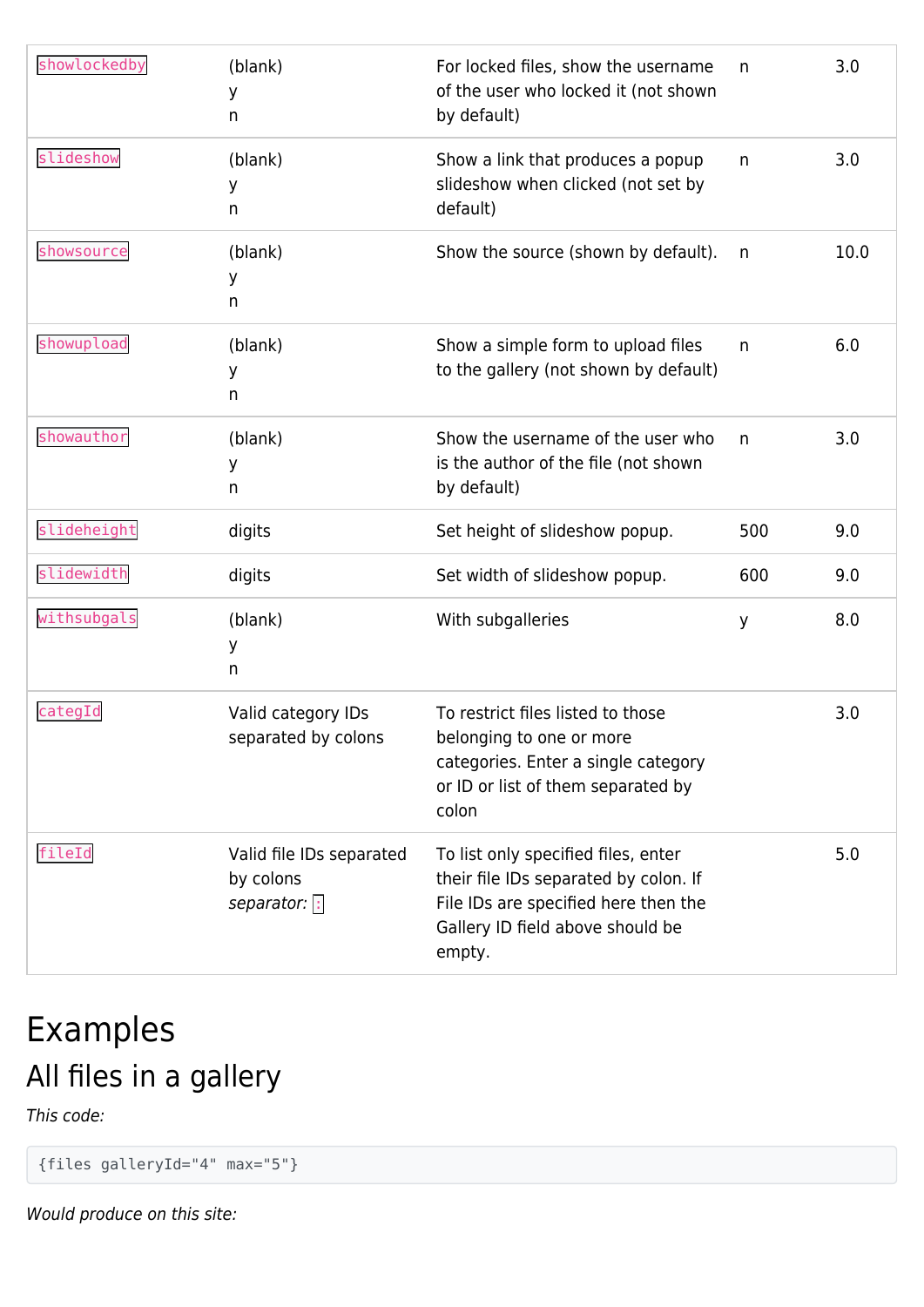#### File Gallery: [Documentation temporarily in PDF](https://doc.tiki.org/tiki-list_file_gallery.php?galleryId=4)

| ID  | <b>Filename</b>                              | <b>Name</b> | <b>Description Size</b>                                       |           | Last<br>modified       | Last<br>modified<br>by |
|-----|----------------------------------------------|-------------|---------------------------------------------------------------|-----------|------------------------|------------------------|
| 60  | AulaWiki documentation Castellano 090520.pdf |             |                                                               | 1.74 MB   | Wed 20<br>May,<br>2009 | Xavier de<br>Pedro     |
| 61  | AulaWiki documentation Catala 090520.pdf     |             |                                                               | 1.73 MB   | Wed 20<br>May,<br>2009 | Xavier de<br>Pedro     |
| 62  | AulaWiki documentation English 090520.pdf    |             |                                                               | 1.80 MB   | Wed 20<br>May,<br>2009 | Xavier de<br>Pedro     |
| 99  | Picture 70.png                               |             |                                                               | 152.60 KB | Tue 16<br>Jun, 2009    | mrjcleaver             |
| 122 | Picture 74.png                               |             | Simple<br>invocation,<br>just using<br>one named<br>parameter | 32.38 KB  | Tue 16<br>Jun, 2009    | mrjcleaver             |

## All files in a category

This code:

{files categId="13"}

Would produce on this site:

#### Category: Files example

| ID  | <b>Filename</b>        | <b>Name</b>                                             | <b>Description Size</b> |           | Last<br>modified       | Last<br>modified<br>by |
|-----|------------------------|---------------------------------------------------------|-------------------------|-----------|------------------------|------------------------|
| 595 |                        | r test5 mods word cloud.png r test5 mods word cloud.png |                         | 128.99 KB | Wed 28<br>Dec,<br>2011 |                        |
| 600 | tiki7 slideshow 00.png | tiki7 slideshow 00.png                                  |                         | 73.71 KB  | Wed 28<br>Dec,<br>2011 |                        |
| 602 | tiki7 slideshow 02.png | tiki7 slideshow 02.png                                  |                         | 33.20 KB  | Wed 28<br>Dec,<br>2011 |                        |
| 603 | tiki7_slideshow_03.png | tiki7_slideshow_03.png                                  |                         | 28.28 KB  | Wed 28<br>Dec,<br>2011 |                        |
| 604 | tiki7 slideshow 04.png | tiki7 slideshow 04.png                                  |                         | 33.16 KB  | Wed 28<br>Dec,<br>2011 |                        |